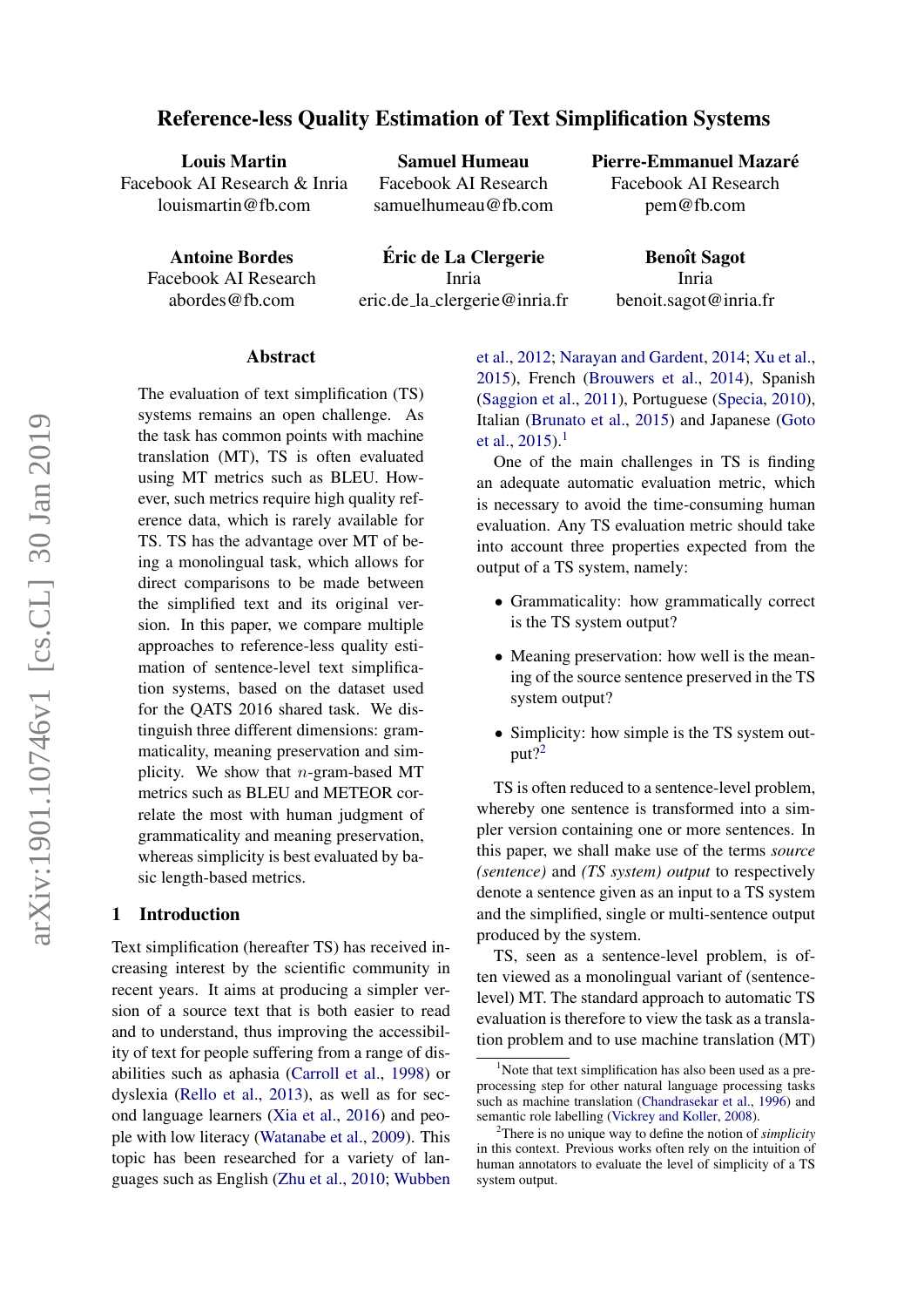evaluation metrics such as BLEU [\(Papineni et al.,](#page-8-7) [2002\)](#page-8-7). However, MT evaluation metrics rely on the existence of parallel corpora of source sentences and manually produced reference translations, which are available on a large scale for many language pairs [\(Tiedemann,](#page-9-8) [2012\)](#page-9-8). TS datasets are less numerous and smaller. Moreover, they are often automatically extracted from comparable corpora rather than strictly parallel corpora, which results in noisier reference data. For example, the PWKP dataset [\(Zhu et al.,](#page-9-2) [2010\)](#page-9-2) consists of 100,000 sentences from the English Wikipedia automatically aligned with sentences from the Simple English Wikipedia based on term-based similarity metrics. It has been shown by [Xu et al.](#page-9-4) [\(2015\)](#page-9-4) that many of PWKP's "simplified" sentences are in fact not simpler or even not related to their corresponding source sentence. Even if better quality corpora such as Newsela do exist [\(Xu](#page-9-4) [et al.,](#page-9-4) [2015\)](#page-9-4), they are costly to create, often of limited size, and not necessarily open-access.

This creates a challenge for the use of referencebased MT metrics for TS evaluation. However, TS has the advantage of being a monolingual translation-like task, the source being in the same language as the output. This allows for new, nonconventional ways to use MT evaluation metrics, namely by using them to compare the output of a TS system with the source sentence, thus avoiding the need for reference data. However, such an evaluation method can only capture at most two of the three above-mentioned dimensions, namely meaning preservation and, to a lesser extent, grammaticality.

Previous works on reference-less TS evaluation include Štajner et al.  $(2014)$ , who compare the behaviour of six different MT metrics when used between the source sentence and the corresponding simplified output. They evaluate these metrics with respect to meaning preservation and grammaticality. We extend their work in two directions. Firstly, we extend the comparison to include the degree of simplicity achieved by the system. Secondly, we compare additional features, including those used by [Stajner et al.](#page-9-10)  $(2016a)$ , both individually, as elementary metrics, and within multi-feature metrics. To our knowledge, no previous work has provided as thorough a comparison across such a wide range and combination of features for the reference-less evaluation of TS.

First we review available text simplification

evaluation methods and traditional quality estimation features. We then present the QATS shared task and the associated dataset, which we use for our experiments. Finally we compare all methods in a reference-less setting and analyze the results.

#### 2 Existing evaluation methods

### 2.1 Using MT metrics to compare the output and a reference

TS can be considered as a monolingual translation task. As a result, MT metrics such as BLEU [\(Papineni et al.,](#page-8-7) [2002\)](#page-8-7), which compare the output of an MT system to a reference translation, have been extensively used for TS [\(Narayan and Gar](#page-8-2)[dent,](#page-8-2) [2014;](#page-8-2) Štajner et al., [2015;](#page-9-11) [Xu et al.,](#page-9-12) [2016\)](#page-9-12). Other successful MT metrics include TER [\(Snover](#page-9-13) [et al.,](#page-9-13) [2009\)](#page-9-13), ROUGE [\(Lin,](#page-8-8) [2004\)](#page-8-8) and METEOR [\(Banerjee and Lavie,](#page-8-9) [2005\)](#page-8-9), but they have not gained much traction in the TS literature.

These metrics rely on good quality references, something which is often not available in TS, as discussed by [Xu et al.](#page-9-4)  $(2015)$ . Moreover, Štajner [et al.](#page-9-11) [\(2015\)](#page-9-11) and [Sulem et al.](#page-9-14) [\(2018a\)](#page-9-14) showed that using BLEU to compare the system output with a reference is not a good way to perform TS evaluation, even when good quality references are available. This is especially true when the TS system produces more than one sentence for a single source sentence.

### 2.2 Using MT metrics to compare the output and the source sentence

As mentioned in the Introduction, the fact that TS is a monolingual task means that MT metrics can also be used to compare a system output with its corresponding source sentence, thus avoiding the need for reference data. Following this idea,  $\text{Stainer et al.}$  [\(2014\)](#page-9-9) found encouraging correlations between 6 widely used MT metrics and human assessments of grammaticality and meaning preservation. However MT metrics are not relevant for the evaluation of simplicity, which is why they did not take this dimension into account. [Xu](#page-9-12) [et al.](#page-9-12) [\(2016\)](#page-9-12) also explored the idea of comparing the TS system output with its corresponding source sentence, but their metric, SARI, also requires to compare the output with a reference. In fact, this metric is designed to take advantage of more than one reference. It can be applied when only one reference is available for each source sentence, but its results are better when multiple ref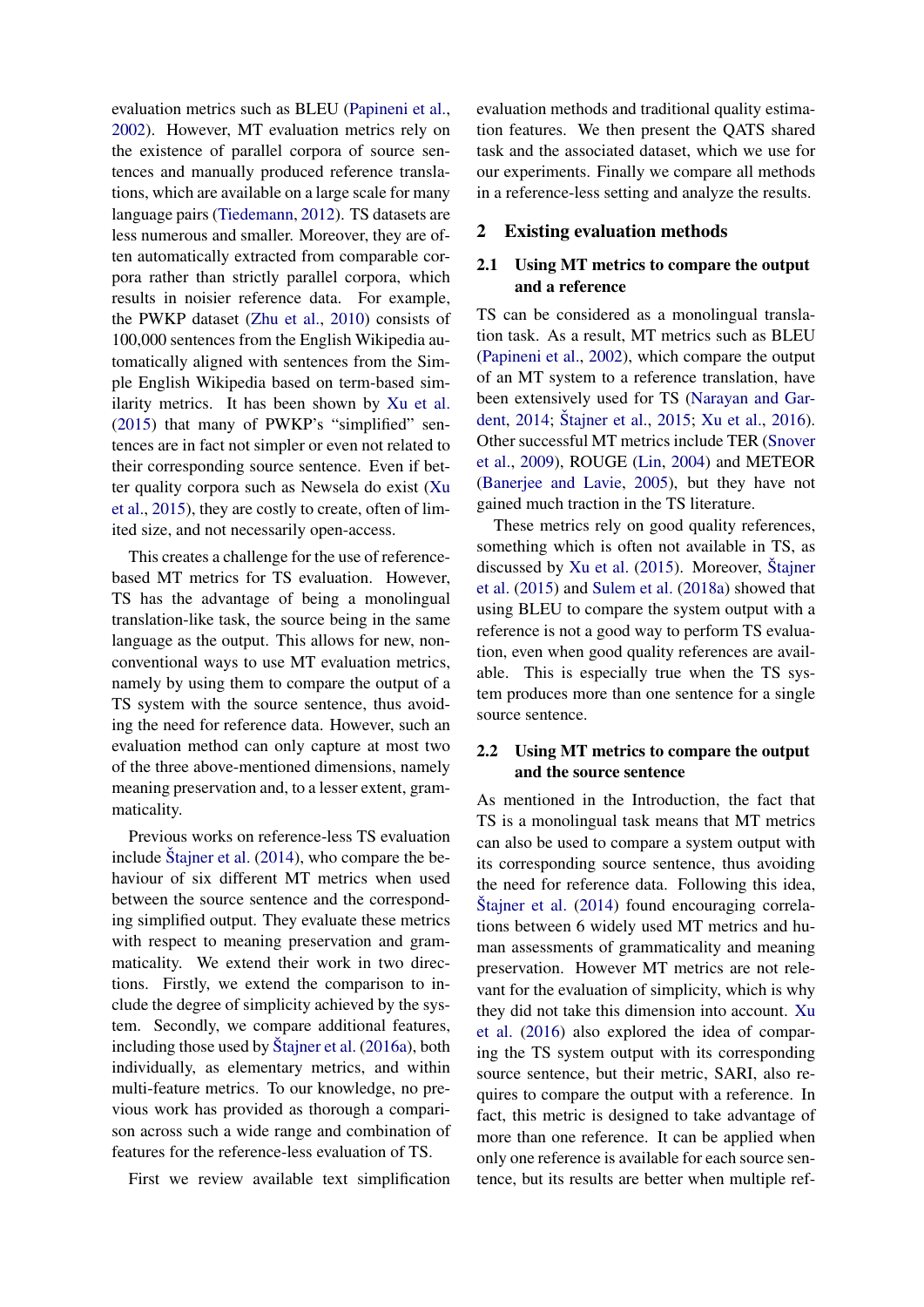erences are available.

Attempts to perform Quality Estimation on the output of TS systems, without using references, include the 2016 Quality Assessment for Text Simplification (QATS) shared task [\(Stajner et al.](#page-9-15), [2016b\)](#page-9-15), to which we shall come back in section [3.](#page-2-0) [Sulem et al.](#page-9-16) [\(2018b\)](#page-9-16) introduce another approach, named SAMSA. The idea is to evaluate the structural simplicity of a TS system output given the corresponding source sentence. SAMSA is maximized when the simplified text is a sequence of short and simple sentences, each accounting for one semantic event in the original sentence. It relies on an in-depth analysis of the source sentence and the corresponding output, based on a semantic parser and a word aligner. A drawback of this approach is that good quality semantic parsers are only available for a handful of languages. The intuition that sentence splitting is an important sub-task for producing simplified text motivated [Narayan et al.](#page-8-10) [\(2017\)](#page-8-10) to organize the *Split and Rephrase* shared task, which was dedicated to this problem.

### 2.3 Other metrics

One can also estimate the quality of a TS system output based on simple features extracted from it.

For instance, the QUEST framework for quality estimation in MT gives a number of useful baseline features for evaluating an output sentence [\(Specia et al.,](#page-9-17) [2013\)](#page-9-17). These features range from simple statistics, such as the number of words in the sentence, to more sophisticated features, such as the probability of the sentence according to a language model. Several teams who participated in the QATS shared task used metrics based on this framework, namely SMH [\(Stajner](#page-9-10) [et al.,](#page-9-10) [2016a\)](#page-9-10), UoLGP [\(Rios and Sharoff,](#page-8-11) [2015\)](#page-8-11) and UoW (Béchara et al., [2015\)](#page-8-12).

Readability metrics such as Flesch-Kincaid Grade Level (FKGL) and Flesch Reading Ease (FRE) [\(Kincaid et al.,](#page-8-13) [1975\)](#page-8-13) have been extensively used for evaluating simplicity. These two metrics, which were shown experimentally to give good results, are linear combinations of the number of words per sentence and the number of syllables per word, using carefully adjusted weights.

### <span id="page-2-0"></span>3 Methodology

Our goal is to compare a large number of ways to perform TS evaluation without a reference. To

<span id="page-2-2"></span>

Figure 1: Label repartition on the QATS Shared task

this end, we use the dataset provided in the QATS shared task. We first compare the behaviour of elementary metrics, which range from commonly used metrics such as BLEU to basic metrics based on a single low-level feature such as sentence length. We then compare the effect of aggregating these elementary metrics into more complex ones and compare our results with the state of the art, based on the QATS shared task data and results.

### 3.1 The QATS shared task

The data from the QATS shared task (Štajner et al., [2016b\)](#page-9-15) consists of a collection of 631 pairs of english sentences composed of a source sentence extracted from an online corpus and a simplified version thereof, which can contain one or more sentences. This collection is split into a training set (505 sentence pairs) and a test set (126 sentence pairs). Simplified versions were produced automatically using one of several TS systems trained by the shared task organizers. Human annotators labelled each sentence pair using one of the three labels *Good*, *OK* and *Bad* on each of the three dimensions: grammaticality, meaning preserva-tion and simplicity<sup>[3](#page-2-1)</sup>. An overall quality label was then automatically assigned to each sentence pair based on its three manually assigned labels using a method detailed in  $(Štajner et al., 2016b)$  $(Štajner et al., 2016b)$ . Distribution of the labels and examples are presented in FIGURE [1](#page-2-2) and TABLE [1.](#page-3-0)

The goal of the shared task is, for each sentence in the test set, to either produce a label (*Good*, *OK*,

<span id="page-2-1"></span><sup>&</sup>lt;sup>3</sup>We were not able to find detailed information about the annotation process. In particular, we do not know whether each sentence was annotated only once or whether multiple annotations were produced, followed by an adjudication step.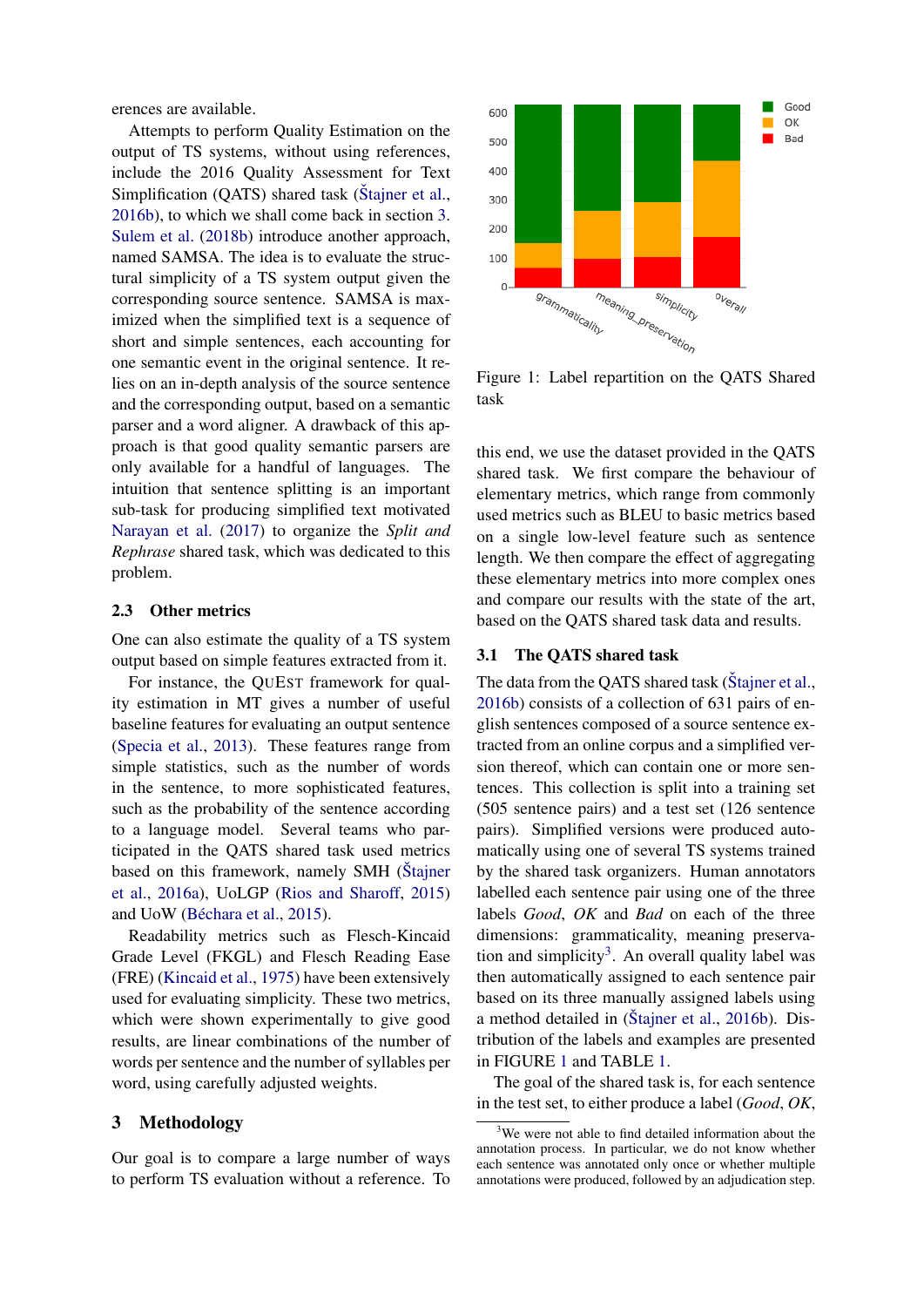<span id="page-3-0"></span>

|          | Sentence                                                                                                                                                                                                                |      | Aspect |      |          |                   |
|----------|-------------------------------------------------------------------------------------------------------------------------------------------------------------------------------------------------------------------------|------|--------|------|----------|-------------------|
| Version  |                                                                                                                                                                                                                         |      | М      | S    | $\Omega$ | Modification      |
| Original | All three were arrested in the Toome area <b>and</b> have been taken<br>to the Serious Crime Suite at Antrim police station.                                                                                            | good | good   | good | good     | syntactic         |
| Simple   | All three were arrested in the Toome area. All three have been<br>taken to the Serious Crime Suite at Antrim police station.                                                                                            |      |        |      |          |                   |
| Original | For years the former Bosnia Serb army commander Ratko<br>Mladic had evaded capture and was one of the worlds most<br>wanted men, but his time on the run finally ended last year<br>when he was arrested near Belgrade. | good | bad    | ok   | bad      | content reduction |
| Simple   | For years the former Bosnia Serb army commander Ratko<br>Mladic had evaded capture.                                                                                                                                     |      |        |      |          |                   |
| Original | Madrid was occupied by French troops during the Napoleonic<br>Wars, and Napoleons brother Joseph was <b>installed</b> on the<br>throne.                                                                                 | good | good   | good | good     | lexical           |
| Simple   | Madrid was occupied by French troops during the Napoleonic<br>Wars, and Napoleons brother Joseph was put on the throne.                                                                                                 |      |        |      |          |                   |
| Original | Keeping articles with potential <b>encourages</b> editors, especially<br>unregistered users, to be bold and improve the article to allow it<br>to evolve over time.                                                     | bad  | bad    | ok   | bad      | dropping          |
| Simple   | Keeping articles with potential editors, especially unregistered<br>users, to be bold and improve the article to allow it to evolve<br>over time.                                                                       |      |        |      |          |                   |

Table 1: Examples from the training dataset of QATS. Differences between the original and the simplified version are presented in bold. This table is adapted from [Stajner et al.](#page-9-15)  $(2016b)$ .

*Bad*) or a raw score estimating the overall quality of the simplification for each of the three dimensions. Raw score predictions are evaluated using the Pearson correlation with the ground truth labels, while actual label prediction are evaluated using the weighted F1-score. The shared task is described in further details on the QATS website<sup>[4](#page-3-1)</sup>.

## 3.2 Features

In our experiments, we compared about 60 elementary metrics, which can be organised as follows:

- MT metrics
	- BLEU, ROUGE, METEOR, TERp
	- Variants of BLEU: BLEU 1gram, BLEU<sub>-2gram</sub>, BLEU<sub>-3gram</sub>, BLEU 4gram and seven smoothing methods<sup>[5](#page-3-2)</sup> from NLTK [\(Bird and Loper,](#page-8-14) [2004\)](#page-8-14).
	- Intermediate components of TERp inspired by  $(\check{S} \text{tainer et al., } 2016a):$  $(\check{S} \text{tainer et al., } 2016a):$  $(\check{S} \text{tainer et al., } 2016a):$  e.g. number of insertions, deletions, shifts...
- Readability metrics and other sentence-level features: FKGL and FRE, numbers of words, characters, syllables...
- Metrics based on the baseline QUEST features (17 features) [\(Specia et al.,](#page-9-17) [2013\)](#page-9-17), such as statistics on the number of words, word lengths, language model probability and ngram frequency.
- Metrics based on other features: frequency table position, concreteness as extracted from [Brysbaert et al.'](#page-8-15)s [2014](#page-8-15) list, language model probability of words using a convolutional sequence to sequence model from [\(Gehring](#page-8-16) [et al.,](#page-8-16) [2017\)](#page-8-16), comparison methods using pretrained fastText word embeddings [\(Mikolov](#page-8-17) [et al.,](#page-8-17) [2018\)](#page-8-17) or Skip-thought sentence embeddings [\(Kiros et al.,](#page-8-18) [2015\)](#page-8-18).

TABLE [2](#page-5-0) lists 30 of the elementary metrics that we compared, which are those that we found to correlate the most with human judgments on one or more of the three dimensions (grammaticality, meaning preservation, simplicity).

## 3.3 Experimental setup

Evaluation of elementary metrics We rank all features by comparing their behaviour with human

<span id="page-3-2"></span><span id="page-3-1"></span><sup>4</sup><http://qats2016.github.io/shared.html> <sup>5</sup>[https://www.nltk.org/api/nltk.](https://www.nltk.org/api/nltk.translate.html#nltk.translate.bleu_score.SmoothingFunction) [translate.html#nltk.translate.bleu\\_](https://www.nltk.org/api/nltk.translate.html#nltk.translate.bleu_score.SmoothingFunction) [score.SmoothingFunction](https://www.nltk.org/api/nltk.translate.html#nltk.translate.bleu_score.SmoothingFunction)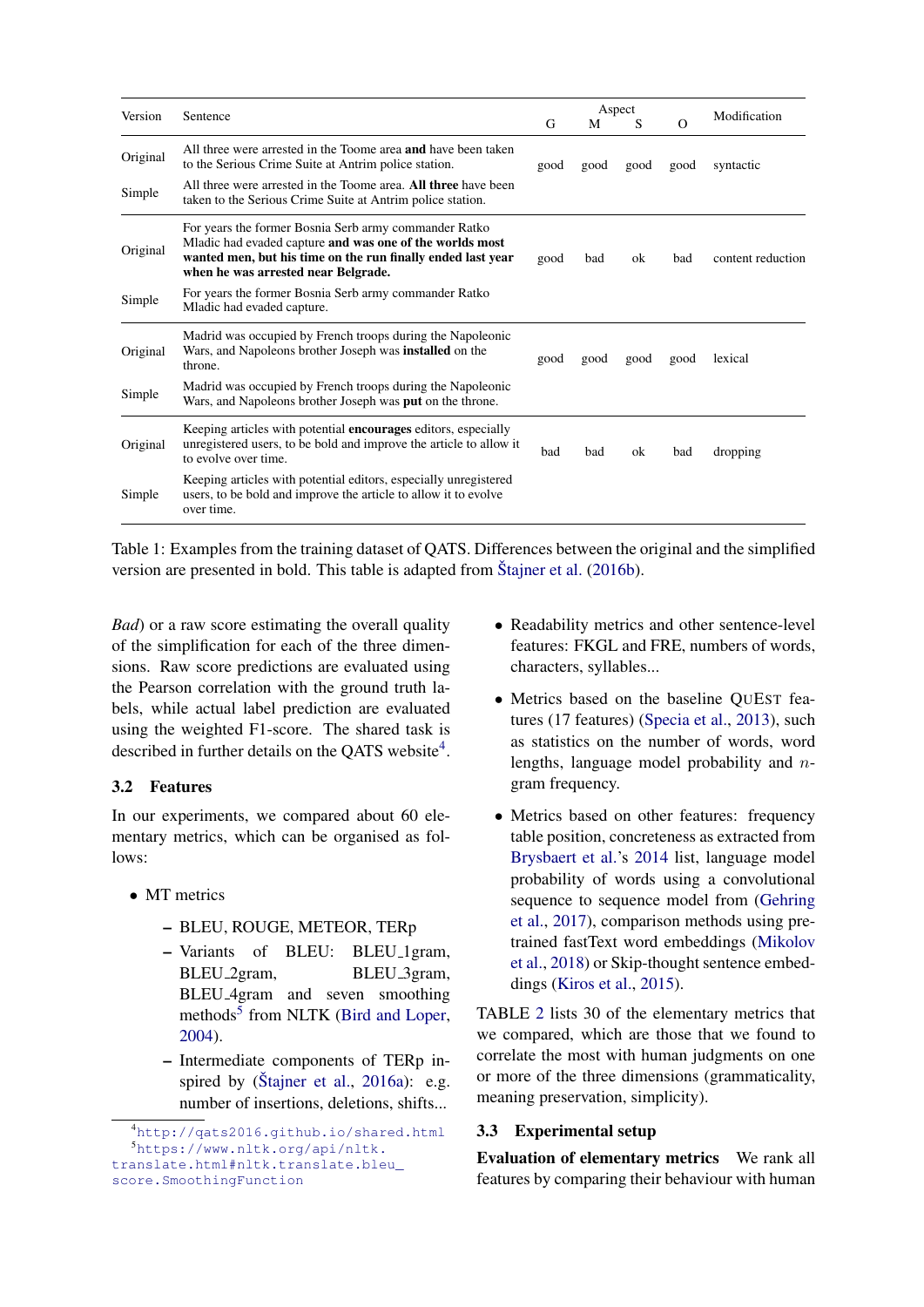judgments on the training set. We first compute for each elementary metric the Pearson correlation between its results and the manually assigned labels for each of the three dimensions. We then rank our elementary metrics according to the absolute value of the Pearson correlation.[6](#page-4-0)

Training and evaluation of a combined metric We use our elementary metrics as features to train classifiers on the training set, and evaluate their performance on the test set. We therefore scale them and reduce the dimensionality with a 25-component  $PCA<sup>7</sup>$  $PCA<sup>7</sup>$  $PCA<sup>7</sup>$ , then train several regression algorithms<sup>[8](#page-4-2)</sup> and classification algorithms<sup>[9](#page-4-3)</sup> using scikit-learn [\(Pedregosa et al.,](#page-8-19) [2011\)](#page-8-19). For each dimension, we keep the two models performing best on the test set and add them in the leaderboard of the QATS shared task (TABLE [4\)](#page-7-0), naming them with the name of the regression algorithm they were built with.

### 4 Results

### 4.1 Comparing elementary metrics

FIGURE [3](#page-5-1) ranks all elementary metrics given their absolute Pearson correlation on each of the three dimensions.

Grammaticality N-gram based MT metrics have the highest correlation with human grammaticality judgments. METEOR seems to be the best, probably because of its robustness to synonymy, followed by smoothed BLEU (BLEUSmoothed in [2\)](#page-5-0). This indicates that relevant grammaticality information can be derived from the source sentence. We were expecting that information contained in a language model would help achieving better results (*AvgLMProbsOutput*), but MT metrics correlate better with human judgments. We deduce that the grammaticality information contained in the source is more specific and more helpful for evaluation than what is learned by the language model.

Meaning preservation It is not surprising that meaning preservation is best evaluated using MT metrics that compare the source sentence to the output sentence, with in particular smoothed BLEU, BLEU 3gram and METEOR. Very simple features such as the percentage of words in common between source and output also rank high. Surprisingly, word embedding comparison methods do not perform as well for meaning preservation, even when using word alignment.

Simplicity Methods that give the best results are the most straightforward for assessing simplicity, namely word, character and syllable counts in the output, averaged over the number of output sentences. These simple features even outperform the traditional, more complex metrics FKGL and FRE. As could be expected, we find that metrics with the highest correlation to human simplicity judgments only take the output into account. Exceptions are the *NBSourceWords* and *NBSourcePunct* features. Indeed, if the source sentence has a lot of words and punctuation, and is therefore likely to be particularly complex, then the output will most likely be less simple as well. We also expected word concreteness ratings and position in the frequency table to be good indicators of simplicity, but it does not seem to be the case here. Structural simplicity might simply be more important than such more sophisticated components of the human intuition of simple text.

Discussion Even if counting the number of words or comparing n-grams are good proxies for the simplification quality, they are still very superficial features and might miss some deeper and more complex information. Moreover the fact that grammaticality and meaning preservation are best evaluated using  $n$ -gram-based comparison metrics might bias the TS models towards copying the source sentence and applying fewer modifications.

Syntactic parsing or language modelling might capture more insightful grammatical information and allow for more flexibility in the simplification model. Regarding meaning preservation, semantic analysis or paraphrase detection models would also be good candidates for a deeper analysis.

Warning note We should be careful when interpreting these results as the QATS dataset is relatively small. We compute confidence intervals on our results, and find them to be non-negligible, yet without putting our general observations into

<span id="page-4-0"></span> ${}^{6}$ The code is available on Github at  $https:$ [//github.com/facebookresearch/](https://github.com/facebookresearch/text-simplification-evaluation) [text-simplification-evaluation](https://github.com/facebookresearch/text-simplification-evaluation)

<span id="page-4-1"></span><sup>&</sup>lt;sup>7</sup>We used PCA instead of feature selection because it performed better on the validation set. The number of component was tuned on the validation set as well.

<span id="page-4-2"></span><sup>&</sup>lt;sup>8</sup>Regressors: Linear regression, Lasso, Ridge, Linear SVR (SVM regressor), Adaboost regressor, Gradient boosting regressor and Random forest regressor.

<span id="page-4-3"></span><sup>&</sup>lt;sup>9</sup>Classifiers: Logistic regression, MLP classifier (with L2 penalty, alpha=1), SVC (linear SVM classifier), Knearsest neighbors classifier (k=3), Adaboost classifier, Gradient boosting classifier and Random forest classifier.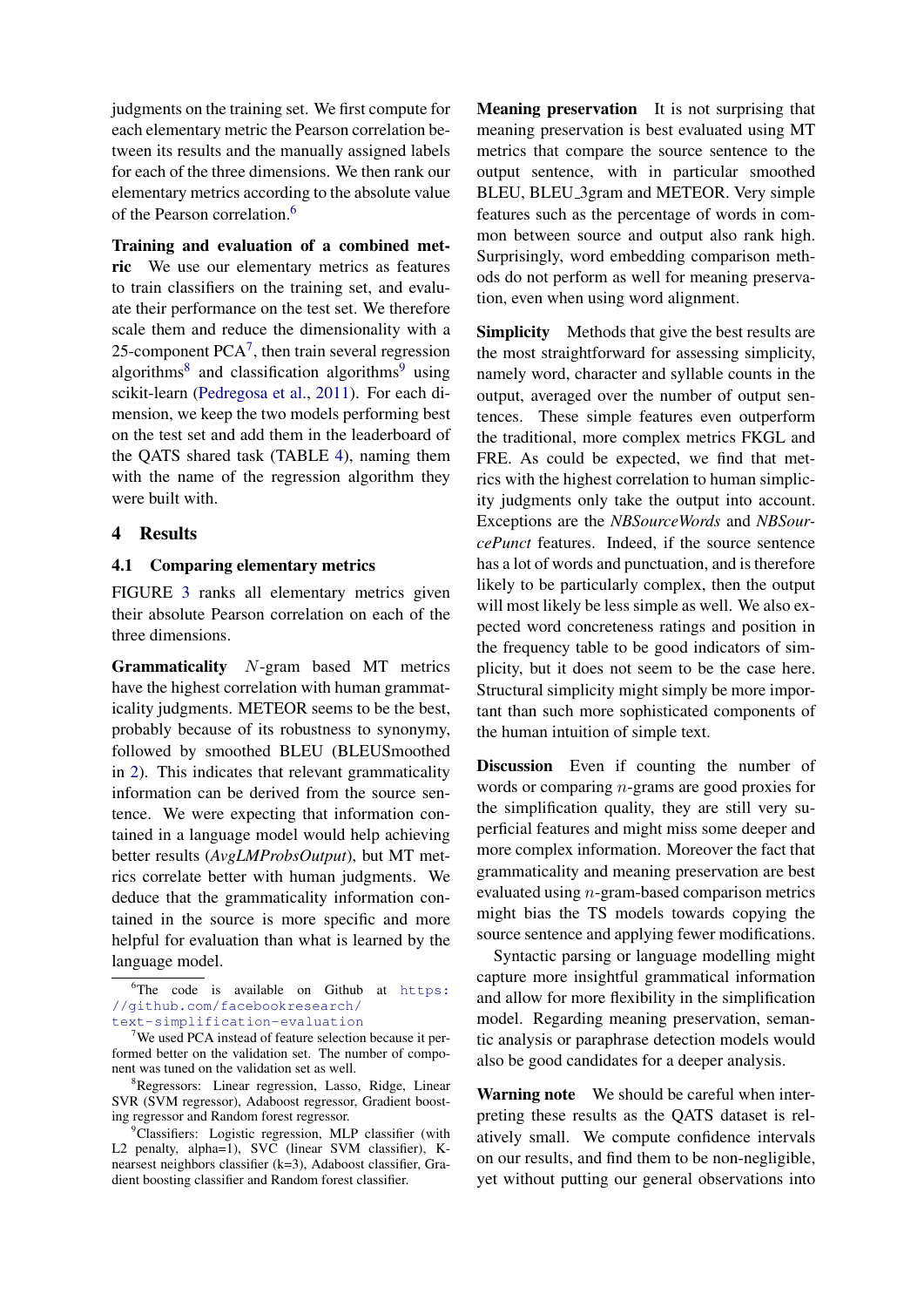<span id="page-5-0"></span>

| Short name               | Description                                                             |
|--------------------------|-------------------------------------------------------------------------|
| <b>NBSourcePunct</b>     | Number of punctuation tokens in source (QUEST)                          |
| <b>NBSourceWords</b>     | Number of source words (QUEST)                                          |
| NBOutputPunct            | Number of punctuation tokens in output (QUEST)                          |
| TypeTokenRatio           | Type token ratio (QUEST)                                                |
| TERp_Del                 | Number of deletions (TERp component)                                    |
| TERp_NumEr               | Number of total errors (TERp component)                                 |
| TERp_Sub                 | Number of substitutions (TERp component)                                |
| <b>TERp</b>              | TERp MT metric                                                          |
| BLEU <sub>-1</sub> gram  | BLEU MT metric with unigrams only                                       |
| BLEU <sub>-2gram</sub>   | BLEU MT metric up to bigrams                                            |
| BLEU <sub>-3</sub> gram  | BLEU MT metric up to trigrams                                           |
| BLEU <sub>-4gram</sub>   | BLEU MT metric up to 4-grams                                            |
| <b>METEOR</b>            | <b>METEOR MT</b> metric                                                 |
| <b>ROUGE</b>             | ROUGE summarization metric                                              |
| <b>BLEUS</b> moothed     | BLEU MT metric with smoothing (method 7 from nltk)                      |
| AvgCosineSim             | Cosine similarity between source and output pre-trained word embeddings |
| <b>NBOutputChars</b>     | Number of characters in the output                                      |
| NBOutputCharsPerSent     | Average number of characters per sentence in the output                 |
| NBOutputSyllables        | Number of syllables in the output                                       |
| NBOutputSyllablesPerSent | Average number of syllables per sentence in the output                  |
| NBOutputWords            | Number of words in the output                                           |
| NBOutputWordsPerSent     | Average number of words per sentence in the output                      |
| AvgLMProbsOutput         | Average log-probabilities of output words (Language Model)              |
| MinLMProbsOutput         | Minimum log-probability of output words (Language Model)                |
| MaxPosInFreqTable        | Maximum position of output words in the frequency table                 |
| AvgConcreteness          | Average word concreteness Brysbaert et al.'s 2014 concreteness list     |
| OutputFKGL               | Flesch-Kincaid Grade Level                                              |
| OutputFRE                | <b>Flesch Reading Ease</b>                                              |
| WordsInCommon            | Percentage of words in common between source and Output                 |

Table 2: Brief description of 30 of our most relevant elementary metrics

<span id="page-5-1"></span>

| Grammaticality<br>Short name | Train $\downarrow$ | Test    | <b>Meaning Preservation</b><br>Short name | Train $\downarrow$ | Test    | Simplicity<br>Short name | Train $\downarrow$ | Test    |
|------------------------------|--------------------|---------|-------------------------------------------|--------------------|---------|--------------------------|--------------------|---------|
| <b>Best QATS</b> team        |                    | 0.48    | <b>Best QATS</b> team                     |                    | 0.59    | <b>Best OATS</b> team    |                    | 0.38    |
| <b>METEOR</b>                | 0.36               | 0.39    | <b>BLEUS</b> moothed                      | 0.59               | 0.52    | NBOutputCharsPerSent     | $-0.52$            | $-0.45$ |
| <b>BLEUS</b> moothed         | 0.33               | 0.34    | BLEU_3gram                                | 0.57               | 0.52    | NBOutputSyllablesPerSent | $-0.52$            | $-0.49$ |
| BLEU <sub>-4gram</sub>       | 0.32               | 0.34    | <b>METEOR</b>                             | 0.57               | 0.58    | NBOutputWordsPerSent     | $-0.51$            | $-0.39$ |
| BLEU <sub>-3</sub> gram      | 0.31               | 0.34    | BLEU <sub>-2gram</sub>                    | 0.57               | 0.52    | <b>NBOutputChars</b>     | $-0.48$            | $-0.37$ |
| TERp_NumEr                   | -0.30              | $-0.31$ | BLEU <sub>-4gram</sub>                    | 0.57               | 0.51    | NBOutputWords            | $-0.47$            | $-0.29$ |
| BLEU <sub>-2gram</sub>       | 0.30               | 0.34    | WordsInCommon                             | 0.55               | 0.50    | <b>NBOutputSyllables</b> | $-0.46$            | $-0.42$ |
| TERp                         | -0.30              | $-0.32$ | BLEU <sub>_1</sub> gram                   | 0.55               | 0.52    | NBOutputPunt             | $-0.42$            | $-0.31$ |
| <b>ROUGE</b>                 | 0.29               | 0.29    | <b>ROUGE</b>                              | 0.55               | 0.47    | NBSourceWords            | $-0.38$            | $-0.21$ |
| AvgLMProbsOutput             | 0.28               | 0.34    | TERp                                      | $-0.54$            | $-0.48$ | outputFKGL               | $-0.36$            | $-0.37$ |
| BLEU <sub>_1</sub> gram      | 0.27               | 0.33    | TERp_NumEr                                | $-0.53$            | $-0.49$ | <b>NBS</b> ourcePunct    | $-0.34$            | $-0.18$ |
| WordsInCommon                | 0.27               | 0.30    | TERp_Del                                  | $-0.50$            | $-0.52$ | <b>TypeTokenRatio</b>    | $-0.22$            | $-0.04$ |
| TERp_Del                     | $-0.27$            | $-0.35$ | AvgCosineSim                              | 0.44               | 0.34    | AvgConcreteness          | 0.21               | 0.32    |
| NBSourceWords                | $-0.25$            | $-0.07$ | AvgLMProbsOutput                          | 0.39               | 0.36    | MaxPosInFreqTable        | $-0.18$            | 0.03    |
| AvgCosineSim                 | 0.23               | 0.25    | AvgConcreteness                           | $-0.28$            | $-0.06$ | MinLMProbsOutput         | 0.17               | 0.15    |
| MinLMProbsOutput             | 0.11               | $-0.07$ | NBSourceWords                             | $-0.28$            | $-0.13$ | OutputFRE                | 0.16               | 0.27    |

Table 3: Pearson correlation with human judgments of elementary metrics ranked by absolute value on training set (15 best metrics for each dimension).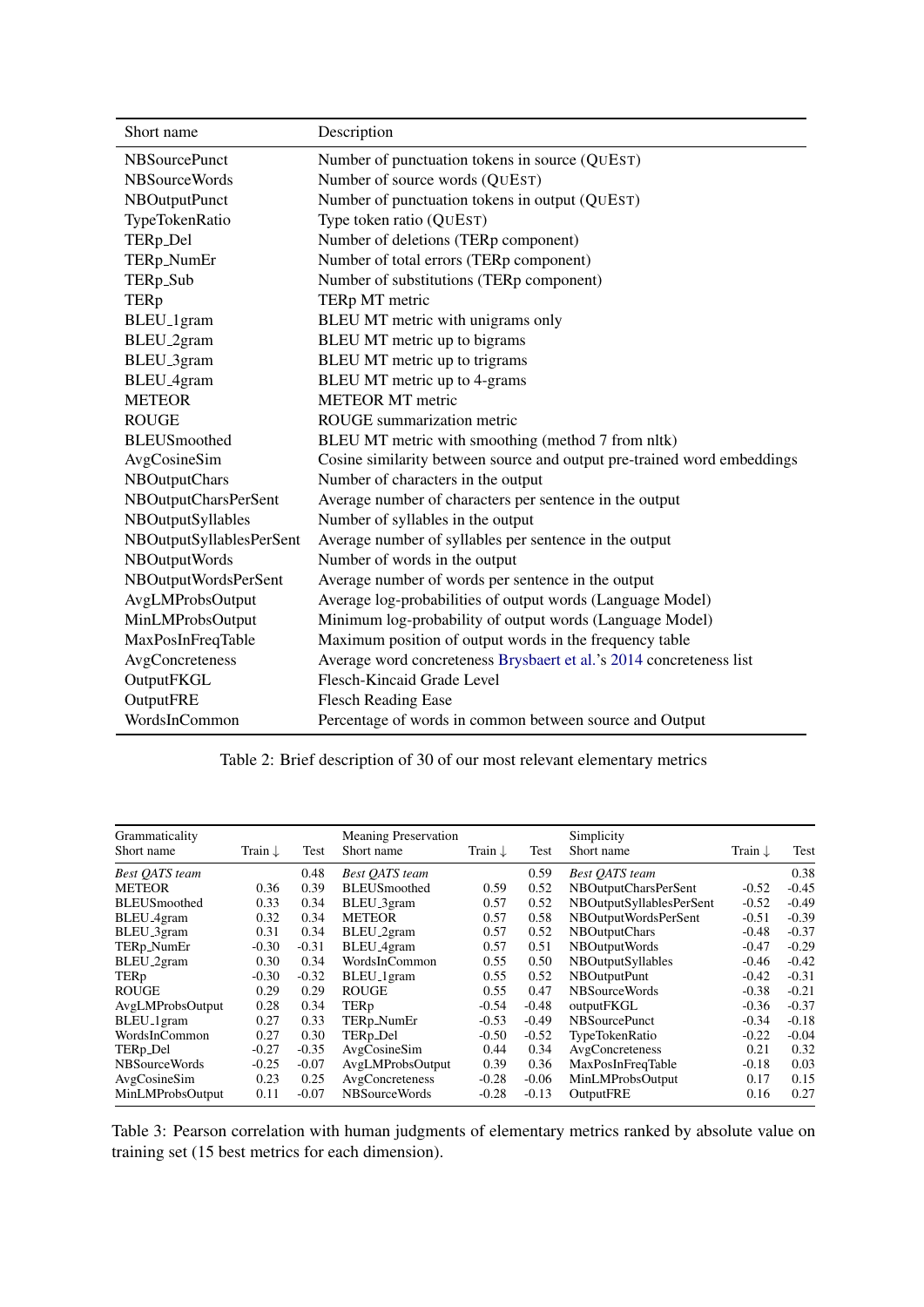question. For instance, METEOR, which performs best on grammaticality, has a 95% confidence interval of  $0.36 \pm 0.08$  on the training set. These results are therefore preliminary and should be validated on other datasets.

## 4.2 Combination of all features with trained models

We also combine all elementary metrics and train an evaluation models for each of the three dimensions. TABLE [4a](#page-7-0) presents our two best regressors in validation for each of the dimensions and TA-BLE [4b](#page-7-0) for classifiers.

Pearson correlation for regressors (raw scoring) Combining the features does not bring a clear advantage over the elementary metrics ME-TEOR and NBOutputSyllablesPerSent. Indeed our best models score respectively on grammaticality, meaning preservation and simplicity: 0.33 (Lasso), 0.58 (Ridge) and 0.49 (Ridge) versus 0.39 (METEOR), 0.58 (METEOR) and 0.49 (NBOutputSyllablesPerSent).

It is surprising to us that the aggregation of multiple elementary features would score worse than the features themselves. However, we observe a strong discrepancy between the scores obtained on the train and test set, as illustrated by TABLE [3.](#page-5-1) We also observed very large confidence intervals in terms of Pearson correlation. For instance our lasso model scores  $0.33 \pm 0.17$  on the test set for grammaticality. This should observe caution when interpreting Pearson scores on QATS.

F1-score for classifiers (assigning labels) On the classification task, our models seem to score best for meaning preservation, simplicity and overall, and third for grammaticality. This seems to confirm the importance of considering a large ensemble of elementary features including lengthbased metrics to evaluate simplicity.

# 5 Conclusion

Finding accurate ways to evaluate text simplification (TS) without the need for reference data is a key challenge for TS, both for exploring new approaches and for optimizing current models, in particular those relying on unsupervised, often MT-inspired models.

We explore multiple reference-less quality evaluation methods for automatic TS systems, based on data from the 2016 QATS shared task. We rely

on the three key dimensions of the quality of a TS system: grammaticality, meaning preservation and simplicity.

Our results show that grammaticality and meaning preservation are best assessed using  $n$ -grambased MT metrics evaluated between the output and the source sentence. In particular, METEOR and smoothed BLEU achieve the highest correlation with human judgments. These approaches even outperform metrics that make an extensive use of external data, such as language models. This shows that a lot of useful information can be obtained from the source sentence itself.

Regarding simplicity, we observe that counting the number of characters, syllables and words provides the best results. In other words, given the currently available metrics, the length of a sentence seems to remain the best available proxy for its simplicity.

However, given the small size of the QATS dataset and the high variance observed in our experiments, these results must be taken with a pinch of salt and will need to be confirmed on a larger dataset. Creating a larger annotated dataset as well as averaging multiple human annotations for each pair of sentences would help reducing the variance of the experiments and confirming our findings.

In future work, we shall explore richer and more complex features extracted using syntactic and semantic analyzers, such as those used by the SAMSA metric, and paraphrase detection models.

Finally, it remains to be understood how we can optimize the trade-off between grammaticality, meaning preservation and simplicity, in order to build the best possible comprehensive TS metric in terms of correlation with human judgments. Unsurprisingly, optimizing one of these dimensions often leads to lower results on other dimensions [\(Schwarzer and Kauchak,](#page-9-18) [2018\)](#page-9-18). For instance, the best way to guarantee grammaticality and meaning preservation is to leave the source sentence unchanged, thus resulting in no simplification at all. Improving TS systems will require better global TS evaluation metrics. This is especially true when considering that TS is in fact a multiply defined task, as there are many different ways of simplifying a text, depending on the different categories of people and applications at whom TS is aimed.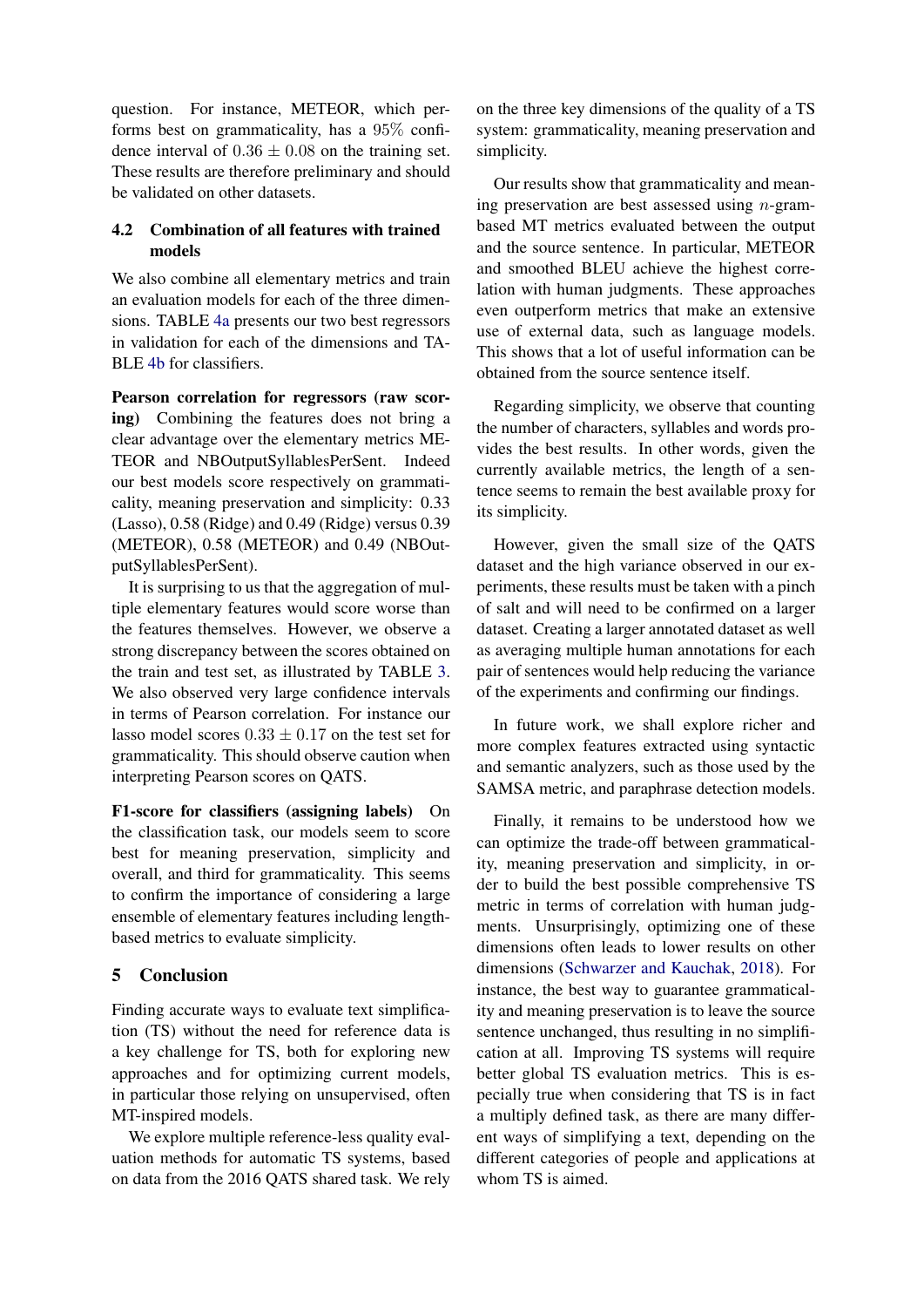<span id="page-7-0"></span>

| Grammaticality                  | <b>Meaning Preservation</b> | Simplicity            | Overall                |  |
|---------------------------------|-----------------------------|-----------------------|------------------------|--|
| 0.482 OSVCML1                   | 0.588 IIT-Meteor            | $0.487$ Ridge         | $0.423$ Ridge          |  |
| 0.384 METEOR                    | 0.585 OSVCML                | 0.456 LinearSVR       | 0.423 LinearRegression |  |
| 0.344 BLEU                      | $0.575$ Ridge               | 0.382 OSVCML1         | 0.343 OSVCML2          |  |
| 0.340 OSVCML                    | 0.573 OSVCML2               | 0.376 OSVCML2         | 0.334 OSVCML           |  |
| $0.327$ Lasso                   | $0.555$ Lasso               | 0.339 OSVCML          | 0.232 SimpleNets-RNN2  |  |
| 0.323 TER                       | 0.533 BLEU                  | 0.320 SimpleNets-MLP  | 0.230 OSVCML1          |  |
| 0.308 SimpleNets-MLP            | 0.527 METEOR                | 0.307 SimpleNets-RNN3 | 0.205 UoLGP-emb        |  |
| 0.308 WER                       | 0.513 TER                   | 0.240 SimpleNets-RNN2 | 0.198 SimpleNets-MLP   |  |
| 0.256 UoLGP-emb                 | 0.495 WER                   | 0.123 UoLGP-combo     | 0.196 METEOR           |  |
| $0.256$ UoLGP-combo             | 0.482 OSVCML1               | 0.120 UoLGP-emb       | 0.189 UoLGP-combo      |  |
| 0.208 UoLGP-quest               | 0.465 SimpleNets-MLP        | 0.086 UoLGP-quest     | 0.144 UoLGP-quest      |  |
| 0.118 GradientBoostingRegressor | 0.285 UoLGP-quest           | $0.052$ IIT-S         | 0.130 TER              |  |
| 0.064 SimpleNets-RNN3           | 0.262 SimpleNets-RNN2       | $-0.169$ METEOR       | 0.112 SimpleNets-RNN3  |  |
| 0.056 SimpleNets-RNN2           | 0.262 SimpleNets-RNN3       | $-0.242$ TER          | 0.111 WER              |  |
|                                 | 0.250 UoLGP-combo           | $-0.260$ WER          | 0.107 BLEU             |  |
|                                 | 0.188 UoLGP-emb             | $-0.267$ BLEU         |                        |  |

(a) Pearson correlation for regressors (raw scoring)

| Grammaticality            | <b>Meaning Preservation</b> | Simplicity               | Overall                  |
|---------------------------|-----------------------------|--------------------------|--------------------------|
| 71.84 SMH-RandForest      | 70.14 SVC                   | 61.60 SVC                | 49.61 LogisticRegression |
| 71.64 SMH-IB <sub>k</sub> | 68.07 SMH-Logistic          | 56.95 AdaBoostClassifier | 48.57 SMH-RandForest-b   |
| 70.43 LogisticRegression  | 65.60 MS-RandForest         | 56.42 SMH-RandForest-b   | 48.20 UoW                |
| 69.96 SMH-RandForest-b    | 64.40 SMH-RandForest        | 53.02 SMH-RandForest     | 47.54 SMH-Logistic       |
| 69.09 BLEU                | 63.74 TER                   | 51.12 SMH-IBk            | 46.06 SimpleNets-RNN2    |
| 68.82 SimpleNets-MLP      | 63.54 SimpleNets-MLP        | 49.96 SimpleNets-RNN3    | 45.71 AdaBoostClassifier |
| 68.36 TER                 | 62.82 BLEU                  | 49.81 SimpleNets-MLP     | 44.50 SMH-RandForest     |
| 67.60 GradientBoosting    | 62.72 MT-baseline           | 48.31 MT-baseline        | 40.94 METEOR             |
| 67.53 MS-RandForest       | 62.69 IIT-Meteor            | 47.84 MS-IBk-b           | 40.75 SimpleNets-RNN3    |
| 67.50 IIT-LM              | 61.71 MS-IBk-b              | 47.82 MS-RandForest      | 39.85 MS-RandForest      |
| 66.79 WER                 | 61.50 MS-IBk                | 47.47 SimpleNets-RNN2    | 39.80 DeepIndiBow        |
| 66.75 MS-RandForest-b     | 60.38 GradientBoosting      | 43.46 IIT-S              | 39.30 IIT-Metrics        |
| 65.89 DeepIndiBow         | 60.12 METEOR                | 42.57 DeepIndiBow        | 38.27 MS-IBk             |
| 65.89 DeepBow             | 59.69 SMH-RandForest-b      | 40.92 UoW                | 38.16 MS-IBk-b           |
| 65.89 MT-baseline         | 59.06 WER                   | 39.68 Majority-class     | 38.03 DeepBow            |
| 65.89 Majority-class      | 58.83 UoW                   | 38.10 MS-IBk             | 37.49 MT-baseline        |
| 65.72 METEOR              | 51.29 SimpleNets-RNN2       | 35.58 DeepBow            | 34.08 TER                |
| 65.50 SimpleNets-RNN2     | 51.00 CLaC-RF               | 34.88 CLaC-RF-0.5        | 34.06 CLaC-0.5           |
| 65.11 SimpleNets-RNN3     | 46.64 SimpleNets-RNN3       | 34.66 CLaC-RF-0.6        | 33.69 SimpleNets-MLP     |
| 64.39 CLaC-RF-Perp        | 46.30 DeepBow               | 34.48 WER                | 33.04 IIT-Default        |
| 62.00 MS-IBk              | 42.53 DeepIndiBow           | 34.30 CLaC-RF-0.7        | 32.92 BLEU               |
| 46.32 UoW                 | 42.51 Majority-class        | 33.52 TER                | 32.88 CLaC-0.7           |
|                           |                             | 33.34 METEOR             | 32.20 CLaC-0.6           |
|                           |                             | 33.00 BLEU               | 31.28 WER                |
|                           |                             |                          | 26.53 Majority-class     |

(b) Weighted F1 Score for classifiers (assign the label Good, OK or Bad)

Table 4: QATS leaderboard. Results in bold are our additions to the original leaderboard. We only select the two models that rank highest during cross-validation.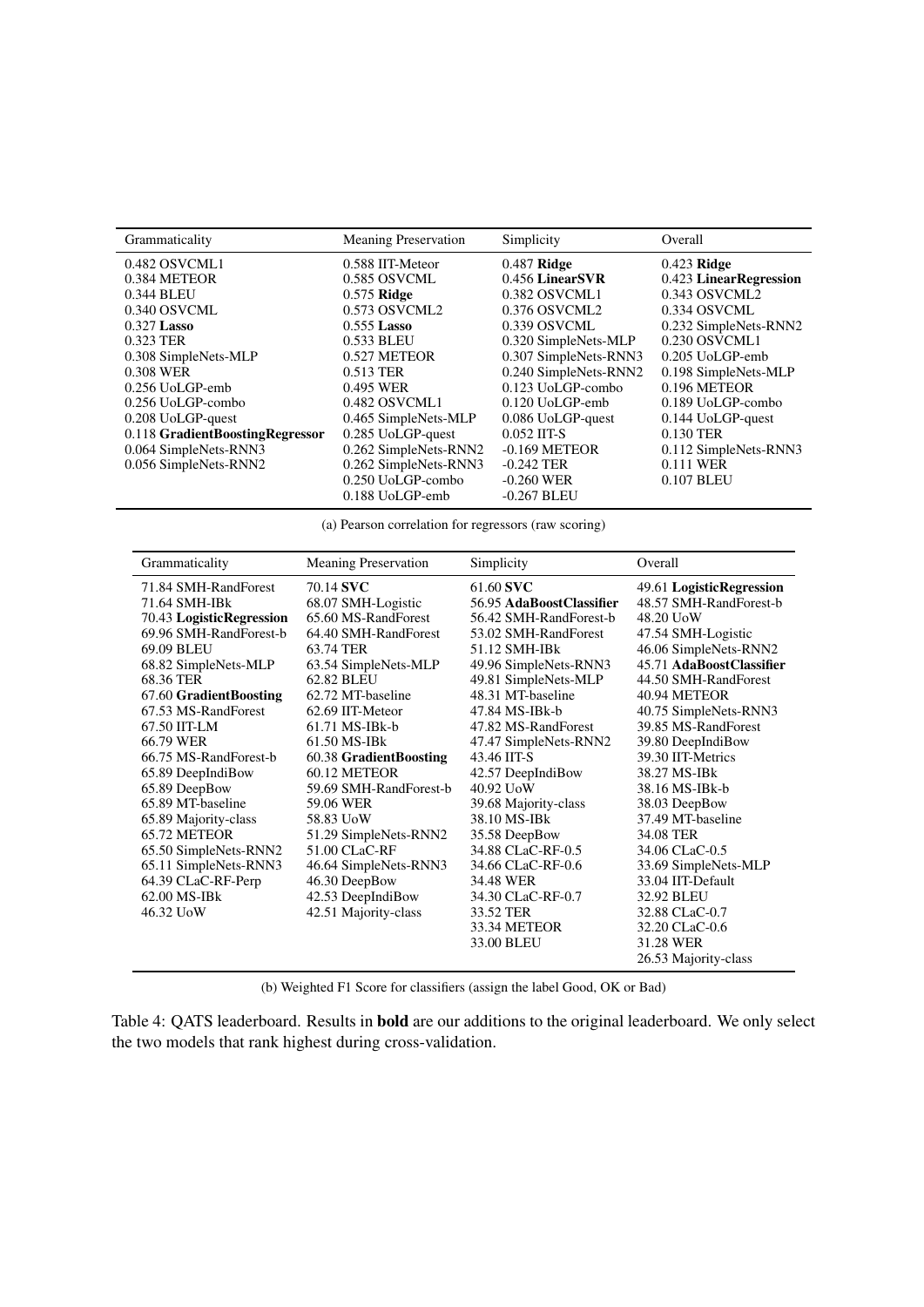## Acknowledgments

We would like to thank our anonymous reviewers for their insightful comments.

#### References

- <span id="page-8-9"></span>Satanjeev Banerjee and Alon Lavie. 2005. Meteor: An automatic metric for mt evaluation with improved correlation with human judgments. In *Proceedings of the acl workshop on intrinsic and extrinsic evaluation measures for machine translation and/or summarization*, pages 65–72.
- <span id="page-8-12"></span>Hanna Béchara, Hernani Costa, Shiva Taslimipoor, Rohit Gupta, Constantin Orasan, Gloria Corpas Pastor, and Ruslan Mitkov. 2015. Miniexperts: An svm approach for measuring semantic textual similarity. In *Proceedings of the 9th international workshop on semantic evaluation (SemEval 2015)*, pages 96–101.
- <span id="page-8-14"></span>Steven Bird and Edward Loper. 2004. Nltk: the natural language toolkit. In *Proceedings of the ACL 2004 on Interactive poster and demonstration sessions*, page 31. Association for Computational Linguistics.
- <span id="page-8-3"></span>Laetitia Brouwers, Delphine Bernhard, Anne-Laure Ligozat, and Thomas François. 2014. Syntactic sentence simplification for french. In *Proceedings of the 3rd Workshop on Predicting and Improving Text Readability for Target Reader Populations (PITR)*, pages 47–56.
- <span id="page-8-4"></span>Dominique Brunato, Felice Dell'Orletta, Giulia Venturi, and Simonetta Montemagni. 2015. Design and annotation of the first italian corpus for text simplification. In *Proceedings of The 9th Linguistic Annotation Workshop*, pages 31–41.
- <span id="page-8-15"></span>Marc Brysbaert, Amy Beth Warriner, and Victor Kuperman. 2014. Concreteness ratings for 40 thousand generally known english word lemmas. *Behavior research methods*, 46(3):904–911.
- <span id="page-8-0"></span>John Carroll, Guido Minnen, Yvonne Canning, Siobhan Devlin, and John Tait. 1998. Practical simplification of english newspaper text to assist aphasic readers. In *Proceedings of the AAAI-98 Workshop on Integrating Artificial Intelligence and Assistive Technology*, pages 7–10.
- <span id="page-8-6"></span>Raman Chandrasekar, Christine Doran, and Bangalore Srinivas. 1996. Motivations and methods for text simplification. In *Proceedings of the 16th conference on Computational linguistics-Volume 2*, pages 1041–1044. Association for Computational Linguistics.
- <span id="page-8-16"></span>Jonas Gehring, Michael Auli, David Grangier, Denis Yarats, and Yann N. Dauphin. 2017. Convolutional sequence to sequence learning. *arXiv preprint arXiv:1705.03122*.
- <span id="page-8-5"></span>Isao Goto, Hideki Tanaka, and Tadashi Kumano. 2015. Japanese news simplification: Task design, data set construction, and analysis of simplified text. *Proceedings of MT Summit XV*, 1:17–31.
- <span id="page-8-13"></span>J. Peter Kincaid, Robert P Fishburne Jr., Richard L. Rogers, and Brad S. Chissom. 1975. Derivation of new readability formulas (automated readability index, fog count and flesch reading ease formula) for navy enlisted personnel.
- <span id="page-8-18"></span>Ryan Kiros, Yukun Zhu, Ruslan R Salakhutdinov, Richard Zemel, Raquel Urtasun, Antonio Torralba, and Sanja Fidler. 2015. Skip-thought vectors. In *Advances in neural information processing systems*, pages 3294–3302.
- <span id="page-8-8"></span>Chin-Yew Lin. 2004. Rouge: A package for automatic evaluation of summaries. *Text Summarization Branches Out*.
- <span id="page-8-17"></span>Tomas Mikolov, Edouard Grave, Piotr Bojanowski, Christian Puhrsch, and Armand Joulin. 2018. Advances in pre-training distributed word representations. In *Proceedings of the International Conference on Language Resources and Evaluation (LREC 2018)*.
- <span id="page-8-2"></span>Shashi Narayan and Claire Gardent. 2014. Hybrid simplification using deep semantics and machine translation. In *Proceedings of the 52nd Annual Meeting of the Association for Computational Linguistics (Volume 1: Long Papers)*, volume 1, pages 435–445.
- <span id="page-8-10"></span>Shashi Narayan, Claire Gardent, Shay B Cohen, and Anastasia Shimorina. 2017. Split and rephrase. *arXiv preprint arXiv:1707.06971*.
- <span id="page-8-7"></span>Kishore Papineni, Salim Roukos, Todd Ward, and Wei-Jing Zhu. 2002. Bleu: a method for automatic evaluation of machine translation. In *Proceedings of the 40th annual meeting on association for computational linguistics*, pages 311–318. Association for Computational Linguistics.
- <span id="page-8-19"></span>Fabian Pedregosa, Gal Varoquaux, Alexandre Gramfort, Vincent Michel, Bertrand Thirion, Olivier Grisel, Mathieu Blondel, Peter Prettenhofer, Ron Weiss, Vincent Dubourg, Jake Vanderplas, Alexandre Passos, David Cournapeau, Matthieu Brucher, Matthieu Perrot, and douard Duchesnay. 2011. Scikit-learn: Machine Learning in Python. *Journal of Machine Learning Research*, 12:2825–2830.
- <span id="page-8-1"></span>Luz Rello, Ricardo Baeza-Yates, Stefan Bott, and Horacio Saggion. 2013. Simplify or help?: text simplification strategies for people with dyslexia. In *Proceedings of the 10th International Cross-Disciplinary Conference on Web Accessibility*, page 15. ACM.
- <span id="page-8-11"></span>Miguel Rios and Serge Sharoff. 2015. Large scale translation quality estimation. In *The Proceedings of the 1st Deep Machine Translation Workshop*.